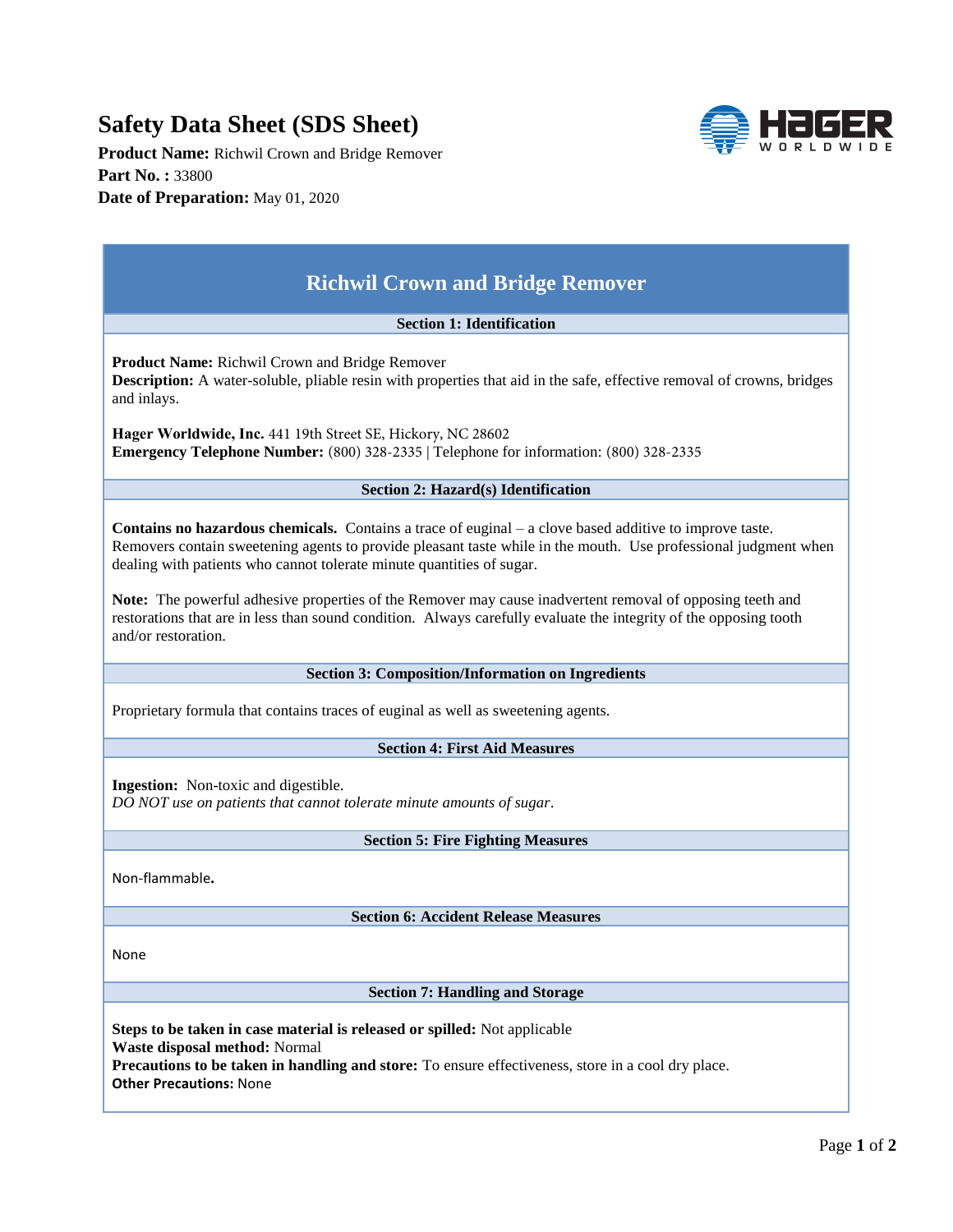| <b>Section 8: Exposure Controls / Personal Protection</b>                                                                                                                                                                                                                                                                                                                                                                                                                                                                                                                                                                                                                                                                                                                                                                                                                                                                                                                                                                                                                                                                                                                                                                                                                                                                                                                                            |
|------------------------------------------------------------------------------------------------------------------------------------------------------------------------------------------------------------------------------------------------------------------------------------------------------------------------------------------------------------------------------------------------------------------------------------------------------------------------------------------------------------------------------------------------------------------------------------------------------------------------------------------------------------------------------------------------------------------------------------------------------------------------------------------------------------------------------------------------------------------------------------------------------------------------------------------------------------------------------------------------------------------------------------------------------------------------------------------------------------------------------------------------------------------------------------------------------------------------------------------------------------------------------------------------------------------------------------------------------------------------------------------------------|
| <b>Respiratory Protection: Not applicable</b><br>Protective Clothing or Equipment: Not applicable<br><b>Eye Protection:</b> Not applicable<br><b>Work/Hygienic Practices: Normal</b>                                                                                                                                                                                                                                                                                                                                                                                                                                                                                                                                                                                                                                                                                                                                                                                                                                                                                                                                                                                                                                                                                                                                                                                                                 |
| <b>Section 9: Physical and Chemical Properties</b>                                                                                                                                                                                                                                                                                                                                                                                                                                                                                                                                                                                                                                                                                                                                                                                                                                                                                                                                                                                                                                                                                                                                                                                                                                                                                                                                                   |
| <b>Physical State: Solid</b><br>Appearance and Odor: Semi-transparent Green; mild, pleasant odor.                                                                                                                                                                                                                                                                                                                                                                                                                                                                                                                                                                                                                                                                                                                                                                                                                                                                                                                                                                                                                                                                                                                                                                                                                                                                                                    |
| <b>Section 10: Stability and Reactivity</b>                                                                                                                                                                                                                                                                                                                                                                                                                                                                                                                                                                                                                                                                                                                                                                                                                                                                                                                                                                                                                                                                                                                                                                                                                                                                                                                                                          |
| <b>Not Applicable</b>                                                                                                                                                                                                                                                                                                                                                                                                                                                                                                                                                                                                                                                                                                                                                                                                                                                                                                                                                                                                                                                                                                                                                                                                                                                                                                                                                                                |
| <b>Section 11: Toxicological Information</b>                                                                                                                                                                                                                                                                                                                                                                                                                                                                                                                                                                                                                                                                                                                                                                                                                                                                                                                                                                                                                                                                                                                                                                                                                                                                                                                                                         |
| Non-toxic, digestible, and water-soluble                                                                                                                                                                                                                                                                                                                                                                                                                                                                                                                                                                                                                                                                                                                                                                                                                                                                                                                                                                                                                                                                                                                                                                                                                                                                                                                                                             |
| <b>Section 12: Ecological Information</b>                                                                                                                                                                                                                                                                                                                                                                                                                                                                                                                                                                                                                                                                                                                                                                                                                                                                                                                                                                                                                                                                                                                                                                                                                                                                                                                                                            |
| <b>Not Applicable</b>                                                                                                                                                                                                                                                                                                                                                                                                                                                                                                                                                                                                                                                                                                                                                                                                                                                                                                                                                                                                                                                                                                                                                                                                                                                                                                                                                                                |
| <b>Section 13:</b>                                                                                                                                                                                                                                                                                                                                                                                                                                                                                                                                                                                                                                                                                                                                                                                                                                                                                                                                                                                                                                                                                                                                                                                                                                                                                                                                                                                   |
| <b>Not Applicable</b>                                                                                                                                                                                                                                                                                                                                                                                                                                                                                                                                                                                                                                                                                                                                                                                                                                                                                                                                                                                                                                                                                                                                                                                                                                                                                                                                                                                |
| <b>Section 14:</b>                                                                                                                                                                                                                                                                                                                                                                                                                                                                                                                                                                                                                                                                                                                                                                                                                                                                                                                                                                                                                                                                                                                                                                                                                                                                                                                                                                                   |
| <b>Not Applicable</b>                                                                                                                                                                                                                                                                                                                                                                                                                                                                                                                                                                                                                                                                                                                                                                                                                                                                                                                                                                                                                                                                                                                                                                                                                                                                                                                                                                                |
| <b>Section 15:</b>                                                                                                                                                                                                                                                                                                                                                                                                                                                                                                                                                                                                                                                                                                                                                                                                                                                                                                                                                                                                                                                                                                                                                                                                                                                                                                                                                                                   |
| <b>Not Applicable</b>                                                                                                                                                                                                                                                                                                                                                                                                                                                                                                                                                                                                                                                                                                                                                                                                                                                                                                                                                                                                                                                                                                                                                                                                                                                                                                                                                                                |
| <b>Section 16:</b>                                                                                                                                                                                                                                                                                                                                                                                                                                                                                                                                                                                                                                                                                                                                                                                                                                                                                                                                                                                                                                                                                                                                                                                                                                                                                                                                                                                   |
| Disclaimer: The following supersedes Buyer's documents. SELLER MAKES NO REPRESENTATION OR<br>WARRANTY, EXPRESSED OR IMPLIED, INCLUDING ANY WARRANTY OF MERCHANTABILITY OR<br>FITNESS FOR A PARTICULAR PURPOSE. No statements herein are to be construed as inducements to infringe<br>any relevant patent. Under no circumstances shall Seller be liable for incidental, consequential or indirect damages<br>for alleged negligence, breach of warranty, strict of liability arising in connection with the product(s). Buyer's sole<br>remedy and Seller's sole liability for any claims shall be Buyer's purchase price. Data and results are based on<br>controlled lab work and must be confirmed by Buyer by testing for its intended conditions of use. The product(s) has<br>not been tested for, and is therefore not recommended for, uses for which prolonged contact with mucous<br>membranes, abraded skin, or blood is intended; or for uses for which implantation within the human body is<br>intended.<br>All information, recommendations, and suggestions appearing herein concerning our product are based upon tests<br>and data from our vendors and suppliers and are believed to be reliable. However, no warranty is made with respect<br>thereto and expressly disclaims all liability for reliance thereon. This information is offered solely for your<br>consideration. |

\*Note: Since other Agencies regulate this information, OSHA will not be enforcing Sections 12 through 15(29 CFR 1910.1200(g)(2)).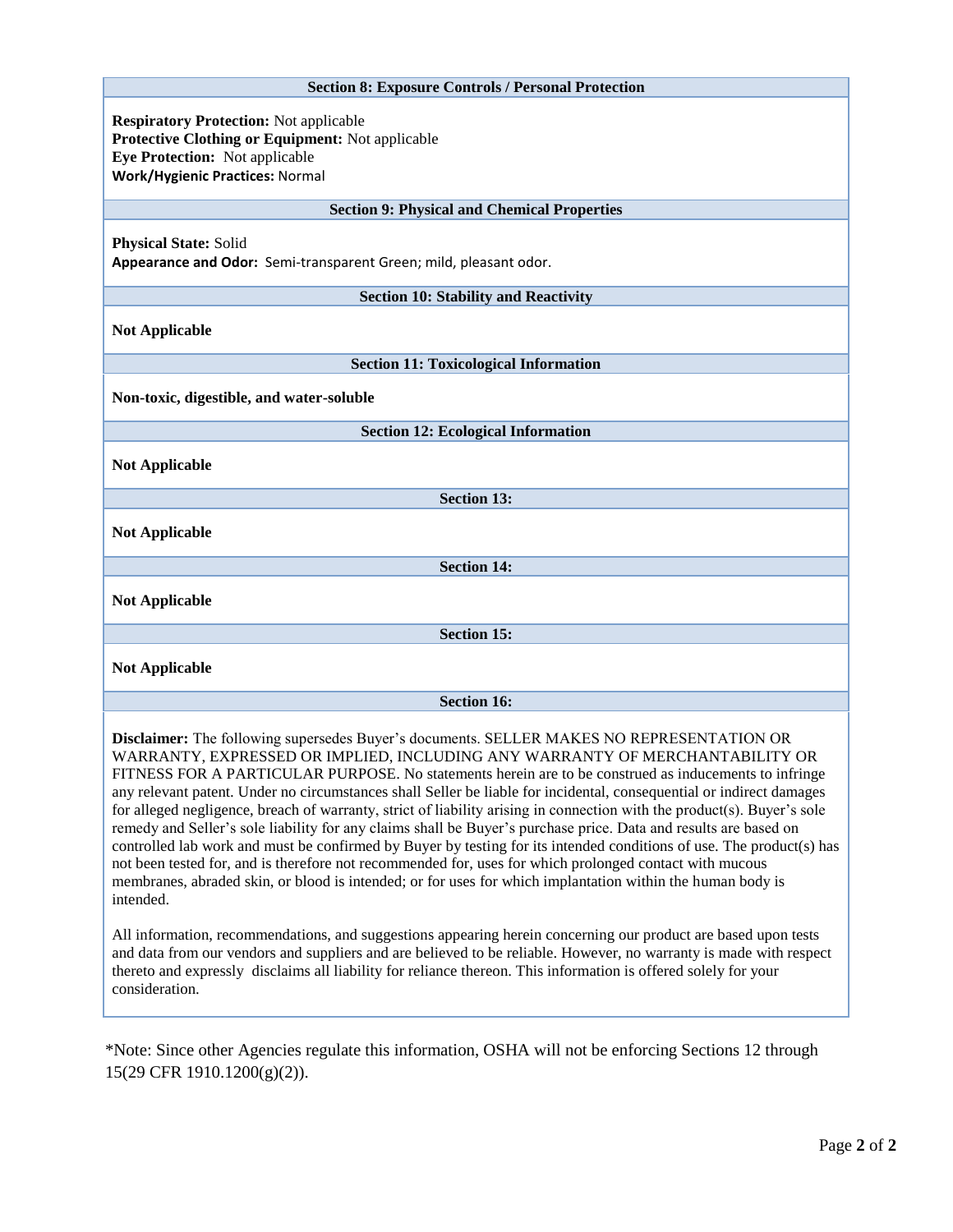| Material Safety Data Sheet<br>May be used to comply with<br>OSHA's Hazard Communication Standard,<br>29 CFR 1910.1200. Standard must be<br>consulted for specific requirements. |                                   | U.S. Department of Labor<br>Occupational Safety and Health Administration<br>(Non-Mandatory Form)<br>Form Approved<br>OMB No. 1218-0072           |                             |                             |  |
|---------------------------------------------------------------------------------------------------------------------------------------------------------------------------------|-----------------------------------|---------------------------------------------------------------------------------------------------------------------------------------------------|-----------------------------|-----------------------------|--|
| IDENTITY (As Used on Label and List)                                                                                                                                            | Richwil Crown & Bridge<br>Remover | Note: Blank spaces are not permitted. If any item is not applicable or no<br>Information is available, the space must be marked to indicate that. |                             |                             |  |
| Section !                                                                                                                                                                       |                                   |                                                                                                                                                   |                             |                             |  |
| Manufacture's Name<br>Richwil Laboratories                                                                                                                                      |                                   | <b>Emergency Telephone Number</b>                                                                                                                 | $(503) 643 - 6633$          |                             |  |
| Address (Number, Street, City, State, and ZIP Code)                                                                                                                             |                                   | Telephone Number for Information                                                                                                                  | (503) 643-6633              |                             |  |
| P.O. Box 6487 • Orange, CA 92887                                                                                                                                                |                                   | <b>DatePrepared</b>                                                                                                                               | 6/2018                      |                             |  |
|                                                                                                                                                                                 |                                   | Signature of Preparer (optional)                                                                                                                  |                             |                             |  |
| Section II - Hazardous Ingredients/Identity Information                                                                                                                         |                                   |                                                                                                                                                   |                             |                             |  |
| Hazardous Components (Specific Chemical Identity: Common Name(s))                                                                                                               |                                   | <b>OSHA PEL</b><br>ACGIL TLV                                                                                                                      | Other Limits<br>Recommended | %(optional)                 |  |
| Contains no hazardous chemicals.                                                                                                                                                |                                   |                                                                                                                                                   |                             |                             |  |
| Contains a trace of euginal - a clove based additive to improve taste. Removers contain sweetening agents to                                                                    |                                   |                                                                                                                                                   |                             |                             |  |
| provide a pleasant taste while in the mouth. Use professional judgement when dealing with patients who                                                                          |                                   |                                                                                                                                                   |                             |                             |  |
|                                                                                                                                                                                 |                                   |                                                                                                                                                   |                             |                             |  |
| cannot tolerate minute quantities of sugar.                                                                                                                                     |                                   |                                                                                                                                                   |                             |                             |  |
|                                                                                                                                                                                 |                                   |                                                                                                                                                   |                             |                             |  |
|                                                                                                                                                                                 |                                   | $\mathcal{L}_{\mathcal{L}}$                                                                                                                       |                             |                             |  |
|                                                                                                                                                                                 |                                   | $\ddot{\phantom{1}}$                                                                                                                              |                             |                             |  |
|                                                                                                                                                                                 |                                   |                                                                                                                                                   |                             |                             |  |
|                                                                                                                                                                                 |                                   |                                                                                                                                                   |                             |                             |  |
| Section III - Physical/Chemical Characteristics                                                                                                                                 |                                   |                                                                                                                                                   |                             |                             |  |
| <b>Boiling Point</b>                                                                                                                                                            | N/A                               | Specific Gravity $(H_2O = 1)$                                                                                                                     |                             | N/A                         |  |
| Vapor Pressure (mm Hg.)                                                                                                                                                         | N/A                               | <b>Melting Point</b>                                                                                                                              |                             | N/A                         |  |
| Vapor Density (AIR = 1)                                                                                                                                                         | N/A                               | <b>Evaporation Rate</b><br>(Butyl Acetate = 1)                                                                                                    |                             | N/A                         |  |
| Soulubity In Water N/A                                                                                                                                                          |                                   |                                                                                                                                                   |                             |                             |  |
| Appearance and Odor                                                                                                                                                             | Semi-transparent green, odorless  |                                                                                                                                                   |                             |                             |  |
|                                                                                                                                                                                 |                                   |                                                                                                                                                   |                             |                             |  |
| Section IV - Fire and Explosion Hazard Data                                                                                                                                     |                                   |                                                                                                                                                   |                             |                             |  |
|                                                                                                                                                                                 |                                   | Flammable Limits N/A                                                                                                                              | $\overline{\text{LEL}}$ N/A | $\overline{\text{UEL}}$ N/A |  |
| Flash Point (Method Used) N/A                                                                                                                                                   |                                   |                                                                                                                                                   |                             |                             |  |
| Extinguishing Media N/A                                                                                                                                                         |                                   |                                                                                                                                                   |                             |                             |  |
| Special Fire Fighting Procedures N/A                                                                                                                                            |                                   |                                                                                                                                                   |                             |                             |  |
|                                                                                                                                                                                 |                                   |                                                                                                                                                   |                             |                             |  |
| Unusual Fire and Explosion Hazards N/A                                                                                                                                          |                                   |                                                                                                                                                   |                             |                             |  |
| (Reproduce locally)                                                                                                                                                             |                                   |                                                                                                                                                   |                             | OSHA 174, Sept. 1985        |  |
|                                                                                                                                                                                 |                                   |                                                                                                                                                   |                             |                             |  |
|                                                                                                                                                                                 |                                   |                                                                                                                                                   |                             |                             |  |

 $\sim 10^{11}$  km s  $^{-1}$ 

 $\label{eq:2.1} \frac{1}{\sqrt{2}}\int_{\mathbb{R}^3}\frac{1}{\sqrt{2}}\left(\frac{1}{\sqrt{2}}\right)^2\frac{1}{\sqrt{2}}\left(\frac{1}{\sqrt{2}}\right)^2\frac{1}{\sqrt{2}}\left(\frac{1}{\sqrt{2}}\right)^2\frac{1}{\sqrt{2}}\left(\frac{1}{\sqrt{2}}\right)^2.$ 

 $\mathcal{L}^{\text{max}}_{\text{max}}$  and  $\mathcal{L}^{\text{max}}_{\text{max}}$